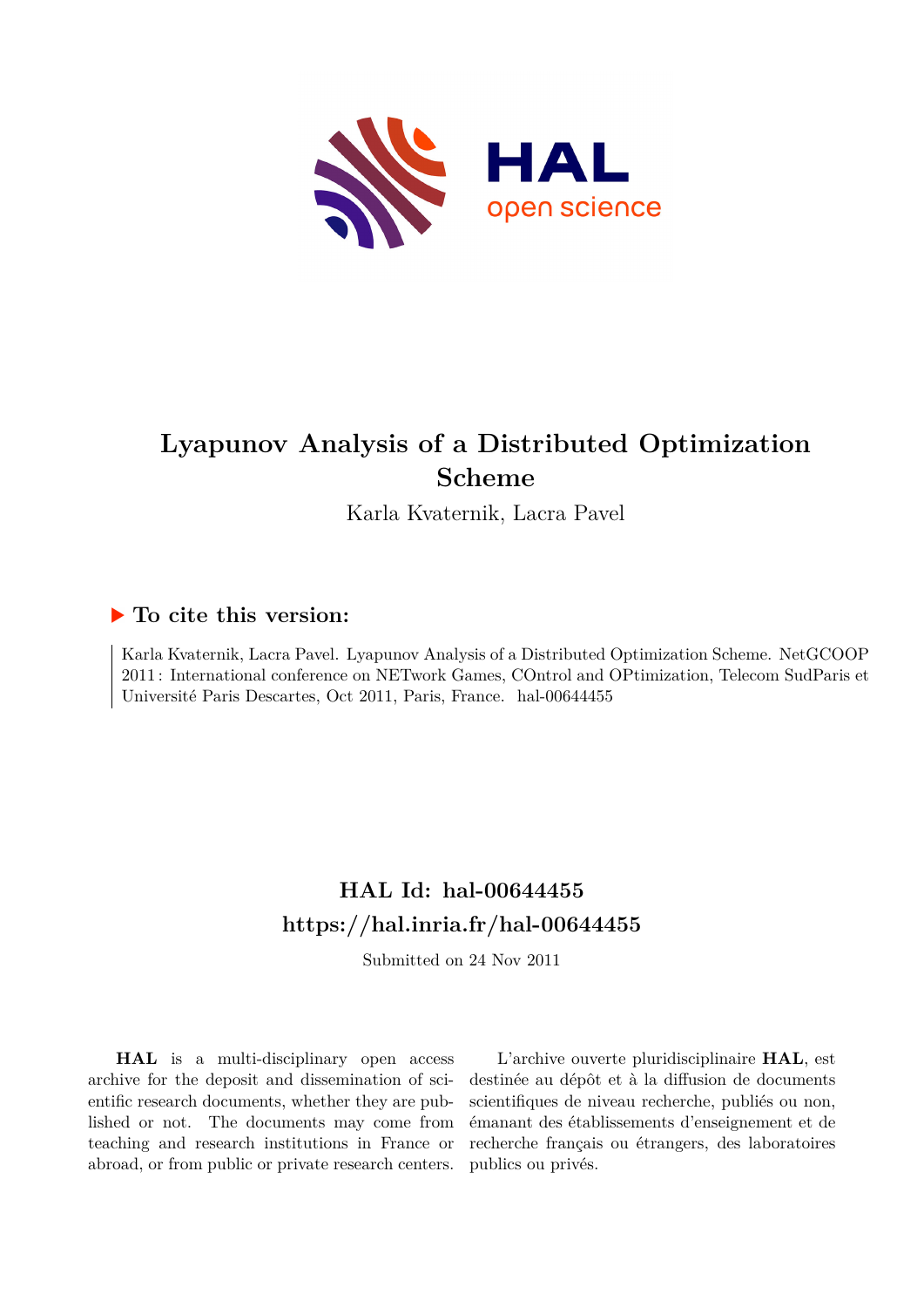## Lyapunov Analysis of a Distributed Optimization Scheme

Karla Kvaternik and Lacra Pavel

*Abstract*— We analyze the convergence of the distributed multi-agent optimization scheme originally proposed in [1]. In this scheme, a number of agents cooperate to estimate the minimum of the sum of their locally-known cost functions. We consider a special case for which the collective cost function is strongly convex and where the agent communication graph is fixed. Whereas the analysis in [1] focuses on the suboptimality of the Cesaro averages of the agents' sequences, we establish ` explicit ultimate bounds on the agents' estimation errors themselves. We demonstrate that the collective optimum is globally practically asymptotically stable for this algorithm.

#### I. INTRODUCTION

The development of distributed optimization schemes is an important and exciting research undertaking. Distributed optimization methods have many potential applications in the design of decentralized control protocols for systems that can be abstracted as a set of myopic agents which are required to accomplish a collective task while respecting communication limitations. Some examples of problems that can be addressed within a distributed optimization framework include congestion control and load balancing in IP networks [2], [3], power allocation in optical and wireless networks, [4], [5], voltage and frequency control in microgrids [6], and optimal sensor fusion in sensor networks [7].

In this paper we study a special case of the distributed optimization scheme proposed in the innovative work of Nedić and Ozdaglar in [1]. Therein, the authors study the convergence rate of a discrete-time algorithm that combines a (sub)gradient descent with a distributed averaging scheme commonly known as the *consensus algorithm* [8]. The algorithm proposed in [1] is executed by *m* agents, who try to agree on the minimizer of the sum of their individual costs. Each agent has knowledge only of his own cost function and exchanges his estimate of the collective minimizer with each of his neighbours over a time-varying communication graph.

A notable feature of this algorithm is that it can distributively solve resource allocation problems with nonseparable (i.e. coupled) costs. The method thereby provides a cooperation-based alternative to game-theoretic approaches, which are known to suffer from the so-called "price of anarchy" in the absence of (often centralized) *mechanism designs*.

The convergence analysis given in [1] focuses on the *Cesàro averages* (*i.e.*, time averages) of each agent's sequence of estimates. The main result therein provides a bound on the suboptimality of these Cesaro sequences at

each iteration. Such sequences can be maintained locally by each agent without significant additional computational or memory requirements.

Unfortunately, in some control applications it may not be possible to make use of the Cesaro sequences. Since the ` convergence of a Cesàro sequence does not imply convergence of the original sequence, an important question to ask is whether there exists a neighbourhood of the collective minimizer to which the actual agent estimates themselves converge. If so, can this neighbourhood be characterized in terms of the problem parameters?

In this paper we provide an answer in the affirmative, under a slightly stronger set of assumptions than those made in [1]. Namely, we assume that the collective cost function is differentiable and strongly convex. On the other hand, we weaken the assumption that the subgradients of the agents' cost functions be bounded, requiring only that they be Lipschitz continuous. Furthermore, in this initial study, we consider only a fixed communication topology. Using Lyapunov techniques, we demonstrate that these assumptions suffice to guarantee the *practical asymptotic stability* of the collective minimizer. Additionally, our analysis is novel in that we view the evolution of the mean and deviation variables associated with the agent's estimates, as a feedback interconnection of two nonlinear subsystems. This approach allows us to work directly with the update equations, instead of working with algorithm solutions, as the authors in [1] do. To the best of our knowledge, this is the first completely Lyapunov-based analysis of the distributed optimization scheme proposed in [1].

In the next section we describe the problem setting, and state our objectives and assumptions. In Section III we provide the proof of our main result and discuss its consequences. We conclude our paper in Section IV.

#### *A. General Notation*

The set of non-negative real numbers is denoted  $\mathbb{R}_+$ . The Euclidean norm is denoted by  $\|\cdot\|$ , while  $\|\cdot\|_1$  denotes the vector 1-norm. We often use  $\mathbf{1} = [1, 1, \dots, 1]^T \in \mathbb{R}^m$  and  $\mathbf{0} =$  $[0,0,\ldots,0]^T \in \mathbb{R}^m$ . Given a matrix  $P \in \mathbb{R}^{m \times n}$ ,  $[P]_{i,j}$  is the entry of *P* in the *i*th row and *j*th column, while  $[P]$ *i* denotes the *i*th row of *P*. For a differentiable function  $f : \mathbb{R}^m \to \mathbb{R}$ ,  $\nabla f(x)$  is its gradient at *x*. Occasionally we use  $x^+$  to denote  $x[k+1]$ , and *x* for *x*[*k*]. For a function  $F : \mathbb{R}^m \to \mathbb{R}$ , we use the notation  $\Delta F(x)$  to mean  $F(x[k+1]) - F(x[k])$ .

#### II. PROBLEM SETTING

In this paper we analyze a distributed optimization scheme involving *m* agents seeking to cooperatively solve the prob-

This work was supported by NSERC through the Vanier fund.

K. Kvaternik and L. Pavel are with the Edward S. Rogers Department of Electrical and Computer Engineering, University of Toronto {kvaternik,pavel}@utoronto.ca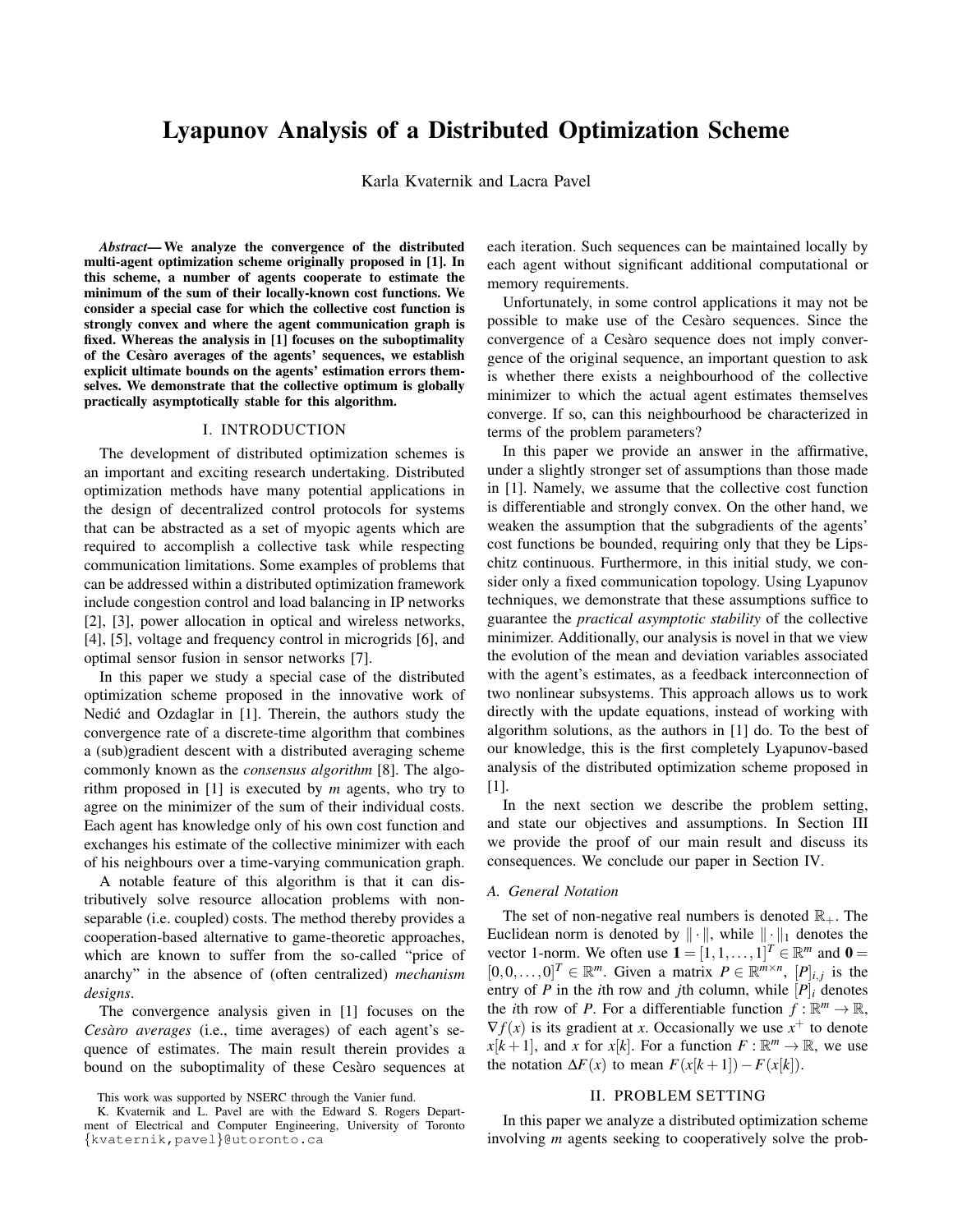lem

$$
\min_{y \in \mathbb{R}} J(y),\tag{1}
$$

where  $J : \mathbb{R} \to \mathbb{R}$  is comprised of *m* additive components – i.e.,  $J(y) = J_1(y) + \ldots + J_m(y)$ . We choose to work with a onedimensional search space to ease our notation; our results readily generalize to multivariable optimization problems. We make the following assumption on this cost structure:

*A2.1: (a):* For each  $i \in V$ ,  $J_i(y)$  is differentiable with a gradient that satisfies the Lipschitz condition

$$
\exists L_i > 0 \quad \text{s.t.} \quad \|\nabla J_i(y_1) - \nabla J_i(y_2)\| \le L_i \|y_1 - y_2\|, \tag{2}
$$

For all  $y_1, y_2 \in \mathbb{R}$ .

*(b)*: The collective cost function  $J(y)$  is strongly convex with constant  $l > 0$ .  $\diamondsuit$ 

In the sequel we make reference to the collective minimizer

$$
y^* \triangleq \arg\min_{y \in \mathbb{R}} J(y),
$$

and denote  $J(y^*)$  by  $J^*$ . Strong convexity of *J* gives us the following two useful relationships [9]:

$$
|\nabla J(y)| \ge l|y - y^*|, \quad \text{and} \tag{3}
$$

$$
|y - y^*|^2 \le \frac{2}{l} (J(y) - J^*).
$$
 (4)

In this decentralized setting, agent *i* has knowledge only of  $J_i$  and may measure or otherwise evaluate  $\nabla J_i$  at any point. However, he may communicate with some preordained subset of the other agents between each iteration.

The communication structure of the collective can be described by a weighted graph  $G = (V, E(P))$ , where  $V =$  $\{1,\ldots,m\}$  indexes the set of agents,  $E(P) \subset V \times V$  is the set of communication links between them, with (*j*,*i*) belonging to *E* iff agent *i* receives information from agent *j*, and *P* is a matrix belonging to  $\mathbb{R}^{m \times m}_{+}$ , with  $[P]_{i,j} > 0$  iff  $(j,i) \in E$ .

The matrix *P* completely determines the communication structure of the multi-agent system. Although we assume that this structure is externally specified and not open to design, we require *P* to satisfy the following conditions:

*A2.2:* The matrix *P* is doubly stochastic, primitive, irreducible, and symmetric.  $\diamondsuit$ 

The double stochasticity of *P* is equivalent to having  $1^T P =$  $1^T$  and that  $P1 = 1$ , and ensures that the spectral radius of P is  $\rho(P) = 1$  (c.f. Theorem 2.5.3 in [10]). Clearly,  $\lambda_1(P) = 1$ is an eigenvalue of *P* with eigenvector 1. The irreducibility of *P* is equivalent to the strong connectivity of *G*, and it guarantees that all eigenvalues of *P* with magnitude equal to one have multiplicity one (c.f. Theorem 2.1.4 (b) in [10]). Finally, the symmetry and primitivity of *P* ensure that there are no eigenvalues of *P* with magnitude one, other than  $\lambda_1(P)$ . Consequently, the second largest eigenvalue  $\lambda_2(P)$ 1.

It has been shown in [1] that problem (1) can be approximately solved by the Cesaro averages of the *m* sequences generated by the decentralized algorithm

$$
x_i[k+1] = [P]_i x[k] - \alpha \nabla J_i(x_i[k]), \qquad \forall i \in V, \qquad (5)
$$

where  $x_i[k] \in \mathbb{R}$  is agent *i*'s estimate of  $y^*$  at the *k*th iteration,  $x[k] \triangleq [x_1[k], \ldots, x_m[k]]^T$ , and  $\alpha$  is a constant step size. More precisely, for each  $i \in V$ , it has been shown that

$$
J\left(\frac{1}{k}\sum_{h=0}^{k-1}x_i[h]\right) \leq J^* + \frac{K_1}{k} + \alpha K_2, \tag{6}
$$

for some constants  $K_1$  and  $K_2$  (c.f. Proposition 3 (b), [1]). Our aim is to demonstrate that under A2.1 and A2.2, each sequence *x<sup>i</sup>* [*k*] itself asymptotically converges to a neighbourhood of *y* ∗ that can be made arbitrarily small through the choice of the step size  $\alpha$ .

#### III. MAIN RESULT

Before presenting our main result, we introduce some convenient notation and express the dynamics of algorithm (5) in terms of those of the mean of agents' estimates, and the deviation of these estimates from the mean.

Defining the vector field  $d : \mathbb{R}^m \to \mathbb{R}^m$  by

$$
d(x[k]) \triangleq \begin{bmatrix} \nabla J_1(x_1[k]) \\ \vdots \\ \nabla J_m(x_m[k]) \end{bmatrix} \tag{7}
$$

allows us to write (5) as

$$
x[k+1] = Px[k] - \alpha d(x[k]). \tag{8}
$$

We define two new variables,

$$
y[k] \triangleq \frac{1}{m} \mathbf{1}^T x[k],\tag{9}
$$

and

$$
z[k] \triangleq Mx[k],\tag{10}
$$

where the matrix  $M \in \mathbb{R}^{m \times m}$  is defined as

$$
M \triangleq I - \phi
$$
, and  $\phi \triangleq \frac{1}{m} \mathbf{1} \mathbf{1}^T$ . (11)

We note that  $y[k]$  is the average of the agent estimates at iteration *k*, while the *i*th component of  $z[k]$  represents the deviation of agent  $i$ 's estimate of  $y^*$  from the average – i.e.,  $z[k] = x[k] - 1y[k]$ . In [8], *z* is termed the "disagreement" vector".

The double stochasticity of *P* (c.f. A2.2) implies that  $\mathbf{1}^T P = \mathbf{1}^T$ , and therefore we have that

$$
y[k+1] = \frac{1}{m}\mathbf{1}^T P x[k] - \frac{\alpha}{m}\mathbf{1}^T d(x[k])
$$
  
= 
$$
y[k] - \frac{\alpha}{m}\mathbf{1}^T d(z[k] + \mathbf{1}y[k]).
$$
 (12)

To write the difference equation that governs the evolution of the deviation vector, we first note that the relation  $MP =$ *PM* follows readily from the definition of *M* and the double stochasticity of *P*. Then we observe that

$$
z[k+1] = M(Px[k] - \alpha d(x[k]))
$$
  
=  $PMx[k] - \alpha M d(x[k])$   
=  $Pz[k] - \alpha M d(z[k] + \mathbf{1}y[k]).$  (13)

Expressions (12) and (13) form a system of coupled, nonlinear difference equations.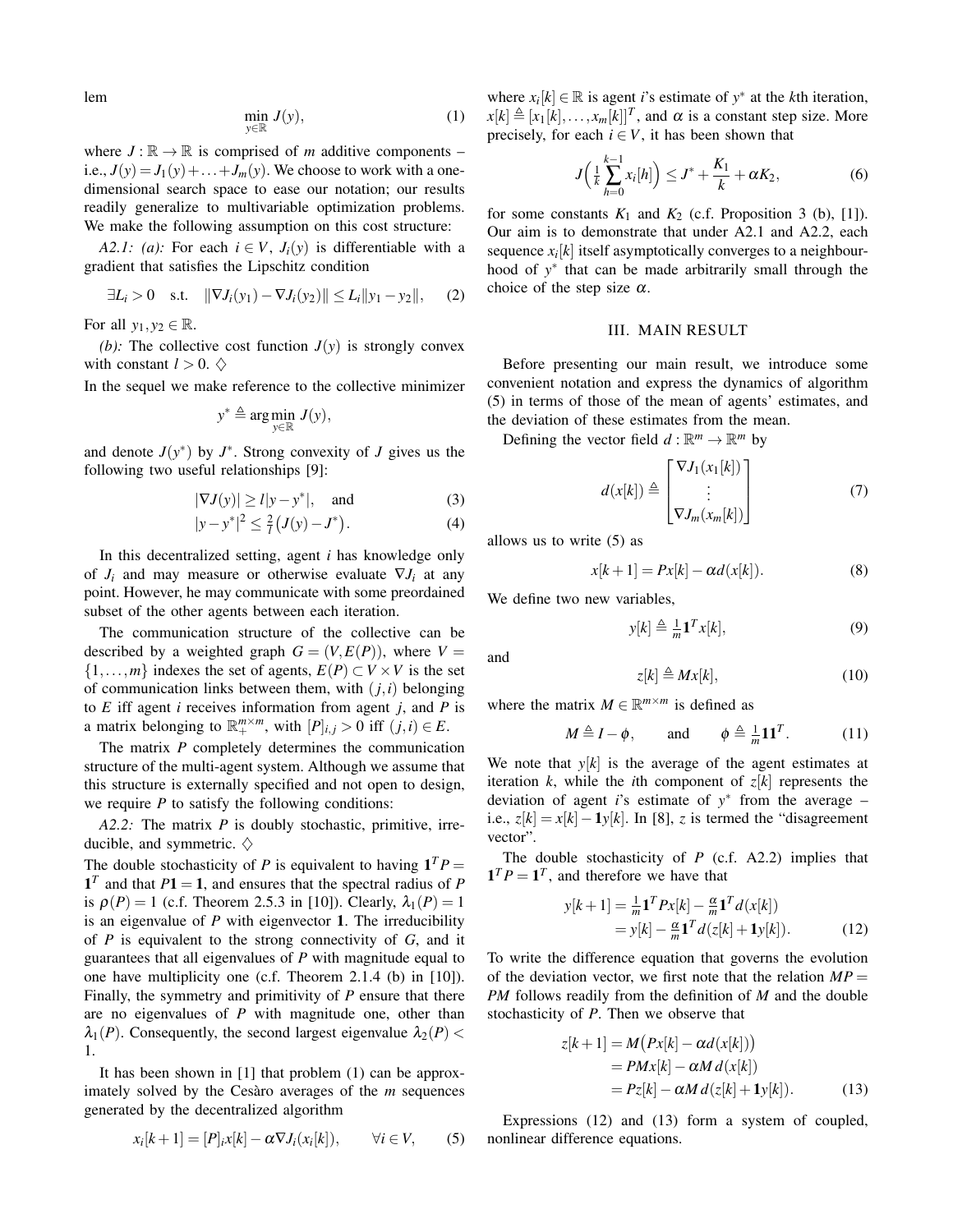An essential idea in our proof is to show that (8) can be expressed as a perturbed version of the idealized system

$$
\overline{x}[k+1] = P\overline{x}[k] - \alpha \phi \, d(\phi \overline{x}[k]). \tag{14}
$$

which, unlike (8), has  $\bar{x}[k] = 1y^*$  as its unique, asymptotically stable equilibrium. We demonstrate this assertion in the following Lemma.

*Lemma 3.1:* Suppose that assumptions A2.2 and A2.1 hold. Then, the point  $\bar{x}[k] = 1y^*$  is the unique, asymptotically stable equilibrium of (14).

*Proof:* In the following we drop all time indices and use  $x^+$  to denote  $x[k+1]$ .

(*a*): Uniqueness. To see that  $1y^*$  is an equilibrium for (14), we note that when  $\bar{x} = 1y^*$ , (14) becomes

$$
\overline{x}^+ = P1y^* - \frac{\alpha}{m}\mathbf{1}\left(\mathbf{1}^T d\left(\frac{1}{m}\mathbf{1}\mathbf{1}^T\mathbf{1}y^*\right)\right)
$$
  
= 
$$
\mathbf{1}y^* - \frac{\alpha}{m}\mathbf{1}\left(\nabla J(y^*)\right)
$$
  
= 
$$
\overline{x},
$$

since the second term vanishes by the first order necessary condition for optimality.

To see that the equilibrium is unique, we define the matrix  $Q \triangleq P - I$  and the subspace  $\Gamma \triangleq$  span $\{1\}$ . Suppose there exists another equilibrium point  $p \in \mathbb{R}^m$ ,  $p \neq 1$ y<sup>\*</sup>. Then, *p* must satisfy  $Qp = \alpha \phi d(\phi p)$ . Either  $p \in \Gamma$ , or  $p \notin \Gamma$ . If  $p \in \Gamma$ , then  $\exists c \in \mathbb{R}$  such that  $p = 1c$ . Since  $Q = P - I$ , we see that  $Q_1 = 0$ , and therefore  $Q_p = 0$ . Therefore, if  $p \in \Gamma$  and is an equilibrium of (14), then it must be that  $\mathbf{1}^T d(\mathbf{1}c) = \nabla J(c) = 0$ , which, by the strong convexity of the  $J_i$ ,  $\forall i \in V$ , is impossible unless  $c \equiv y^*$ . On the other hand, if  $p \notin \Gamma$ , then it must be that  $Qp$  is a non-zero vector in  $\Gamma$ . To see this, let  $p_{av} := \frac{1}{m} \mathbf{1}^T p$ , and write  $\alpha \phi d(\phi p) =$  $\frac{\alpha}{m_r}$ **1**(1<sup>*T*</sup>  $d(\mathbf{1}p_{av})$ ) := 1*c*<sub>2</sub> ∈ Γ, for some scalar *c*<sub>2</sub> ≠ 0. But since  $\mathbf{1}^T Q = \mathbf{0}^T$ , we see that  $Qp = \mathbf{1}c_2$  implies that  $0 = mc_2$ , a contradiction.

(b): Asystability. To show the asystability of  $1y^*$  for (14), we examine the evolution of the mean and deviation of the vector  $\bar{x}$ , defined analogously to that of *x* in (9) and (10). We can show that these variables evolve according to the equations

$$
\bar{y}^+ = \bar{y} - \frac{\alpha}{m} \mathbf{1}^T d(\mathbf{1}\bar{y}) \tag{15}
$$

$$
\overline{z}^+ = P\overline{z},\tag{16}
$$

which are decoupled, allowing us to study their stability properties separately.

*(i):*  $\bar{y} \rightarrow y^*$ . To show that  $\bar{y} \rightarrow y^*$ , it suffices to note that  $\mathbf{1}^T d(\mathbf{1}\bar{y}) = \nabla J(y)$ , and that by A2.1,  $\nabla J$  is Lipschitz with the constant  $L = \max_i L_i$ . Then, we may apply a well-known result such as Theorem 1, §1.4 in [9], which states that  $\bar{y}[k] \rightarrow$ *y*<sup>\*</sup> provided that  $\frac{\alpha}{m} \in (0, \frac{L}{2})$ .

*(ii):*  $\bar{z} \rightarrow 0$ . To show that  $\bar{z} \rightarrow 0$ , we define the Lyapunov function candidate  $W(\overline{z}) \triangleq \overline{z}^T \overline{z}$ , so that  $W(\overline{z}^+) = \overline{z}^T (P^T P) \overline{z}$ . Next, we note that  $\mathbf{1}^T M = \mathbf{0}^T$ , by the definition of *M* in (11). Since  $\bar{z} \triangleq M\bar{x}$ , it follows that  $\mathbf{1}^T \bar{z}[k] \equiv 0$ ,  $\forall k \in \mathbb{N}$ ; in other words,  $\overline{z}$  is constrained to evolve on the orthogonal complement of  $\Gamma = \text{span}\{1\}$ . As a result,  $\bar{z}^T(P^T P)\bar{z} \leq$  $\lambda_2(P)^2 \|\bar{z}\|^2$ , and by A2.2,  $\lambda_2(P) < \lambda_1(P) = 1$ . Using the

notation  $\Delta W(\bar{z}) \triangleq W(\bar{z}^+) - W(\bar{z})$  and defining the positive number  $\mu \triangleq 1 - \lambda_2(P)^2$ , we write

$$
\Delta W(\overline{z}) = \overline{z}^T P^T P \overline{z} - \overline{z}^T \overline{z}
$$
  
\n
$$
\leq -\mu ||\overline{z}||^2.
$$
 (17)

Then, since *W* is a positive definite, radially unbounded Lyapunov function with a negative definite difference ∆*W*, we conclude that  $\bf{0}$  is an asymptotically stable equilibrium for (16) (c.f. Corollary 5.9.10 in [11], for example).  $\blacksquare$ 

*Remark 3.1:* The convergence of the "sample variance"  $z^T z$  in part *(b), (ii)* of Lemma 3.1 is studied also in [8] and [12], in the context of distributed averaging.  $\diamond$ 

Now that we have analysed the behaviour of the mean and deviation of the idealized algorithm, we show how to model (12) and (13) as perturbed versions thereof. In the next Lemma, we show that the perturbing terms in each case enter additively, and have favourable growth properties that ultimately enable our Lyapunov analysis.

*Lemma 3.2:* Suppose that part *(a)* of A2.1 holds, and let  $L = \max_i L_i$ . Then, system (12)-(13) can be expressed as

$$
y^{+} = y - \frac{\alpha}{m} \mathbf{1}^{T} d(\mathbf{1}y) - g(y, z)
$$
 (18)

$$
z^+ = Pz - p(y, z) - \alpha C, \qquad (19)
$$

where  $C = d(1y^*),$ 

$$
|g(y,z)| \le L \frac{\alpha}{\sqrt{m}} ||z|| \tag{20}
$$

and

$$
||p(y, z)|| \le \alpha L ||z|| + \alpha L \sqrt{m} |y - y^*|.
$$
 (21)

*Proof:* By adding and subtracting  $\frac{\alpha}{m} \mathbf{1}^T d(\mathbf{1}y)$  to the righthand side of (12), we obtain (18), with  $g(y, z) = \frac{\alpha}{m} \mathbf{1}^T (d(z +$  $1y$ ) −  $d(1y)$ ). Then we have

$$
|g(y,z)| = \frac{\alpha}{m} \Big| \sum_{i=1}^{m} \nabla J_i(z_i + y) - \nabla J_i(y) \Big| \leq \frac{\alpha}{m} L \sum_{i=1}^{m} |z_i|, \quad (22)
$$

and notice that (20) is obtained from the equivalence of norms – i.e.,  $\sum_{i=1}^{m} |z_i| = ||z||_1 \le \sqrt{m} ||z||$ .

To obtain (19), we first add and subtract the term  $\alpha M d(1y^*)$  from the right-hand side of (13), and let  $p(y, z) =$  $\alpha M(d(z + 1y) - d(1y^*))$  and  $C = M d(1y^*)$ . By the first order necessary condition for optimality,  $\mathbf{1}^T d(\mathbf{1}y^*) = 0$ , and therefore  $\phi d(\mathbf{1}y^*) = \mathbf{0}$ . Since  $M = I - \phi$ ,  $C = d(\mathbf{1}y^*)$ , as desired.

To bound  $p(y, z)$ , we first note that the spectral radius of *M* is one. Then,

$$
||p(y,z)|| \le \alpha ||M|| ||d(z+1y) - d(1y) + d(1y) - d(1y^*)||
$$
  
\n
$$
\le \alpha ||d(z+1y) - d(1y)|| + \alpha ||d(1y) - d(1y^*)||
$$
  
\n
$$
\le \alpha L ||z|| + \alpha \sqrt{m}L|y - y^*|,
$$
\n(23)

which was to be shown.

With this analysis of algorithm  $(8)$ , we are ready to state our main result. In order to provide its proof, we need a technical tool, which we summarize in the following Lemma, whose proof can also be found in [9]:

*Lemma 3.3:* Given any differentiable function  $g : \mathbb{R}^m \to \mathbb{R}$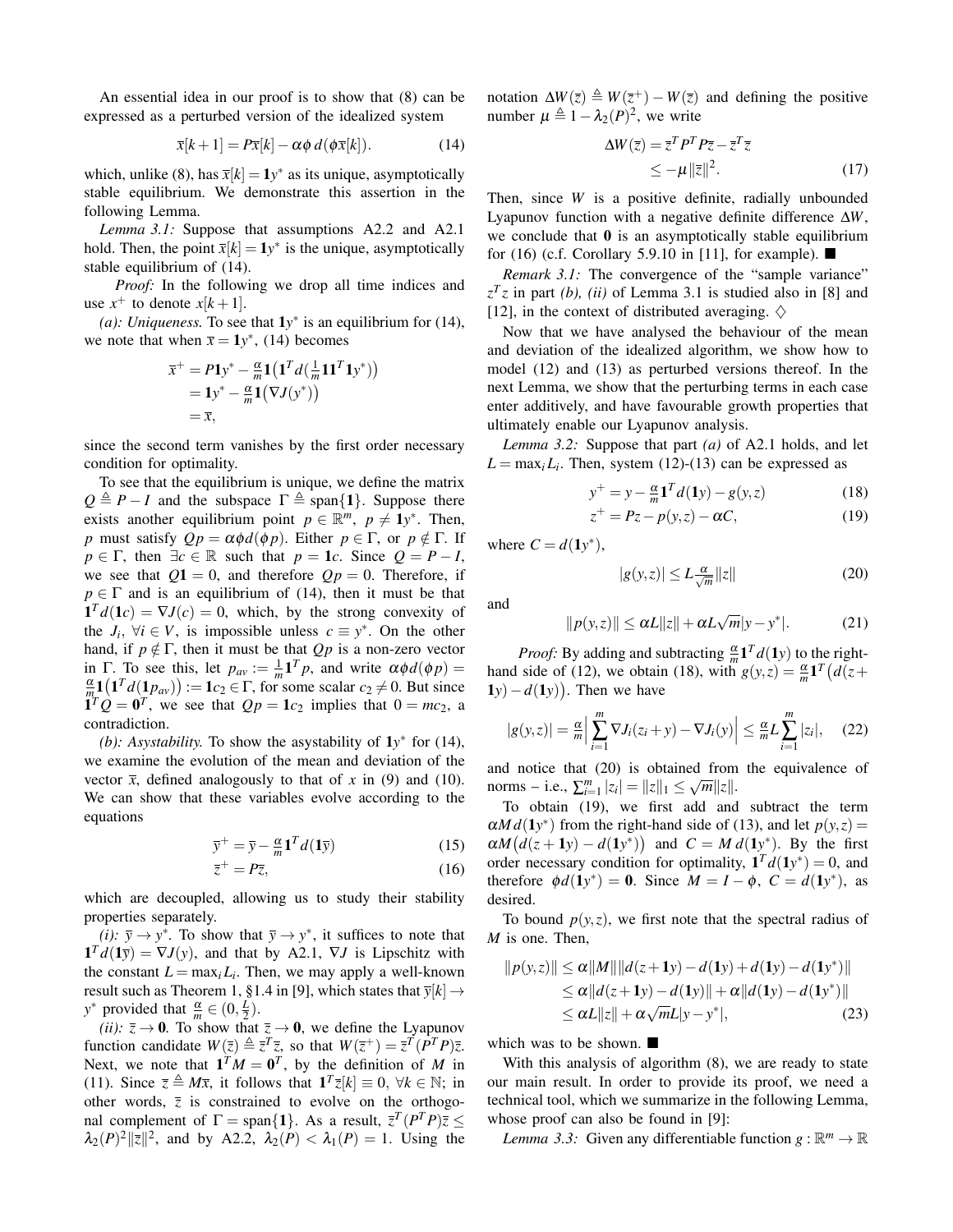and any  $a, b \in \mathbb{R}^m$ , we can write

$$
g(a+b) = g(a) + \nabla g(a)^T b
$$
  
+ 
$$
\int_0^1 \left[\nabla g(a+\tau b) - \nabla g(a)\right]^T b \, d\tau.
$$
 (24)

*Proof:* Let  $u(\tau) = a + \tau b$ . Then by the chain rule,

$$
\frac{d}{d\tau}g(a+\tau b) = \nabla_u g(u)^T \nabla_{\tau} u(\tau) = \nabla g(a+\tau b)^T b.
$$

By Leibniz's rule,  $\int_0^1 \frac{d}{d\tau} g(a + \tau b) d\tau = g(a+b) - g(a)$ , and therefore

$$
g(a+b) = g(a) + \int_0^1 \nabla g(a+\tau b)^T b \, d\tau.
$$
 (25)

The result then follows by adding and subtracting  $\nabla g(a)^T b$ to the right-hand side of  $(25)$ .

In the following theorem, we carry out a Lyapunov analysis for the system (18)-(19), relative to the point  $[y, z^T]^T$  =  $[y^*, \mathbf{0}^T]^T$ . We use the notation  $\Delta V(y, z) = V(y[k+1], z[k+1])$  $1$ ]) − *V*(*y*[ $k$ ], *z*[ $k$ ]).

*Theorem 3.1:* Suppose that A2.1 and A2.2 hold. Then, the Lyapunov function  $V(y, z) = z^T z + \frac{2m}{l}(J(y) - J^*)$  decreases along the sequences generated by  $(18)-(19)$  as

$$
\Delta V(y, z) \le -K_z ||z||^2 - K_y |y - y^*|^2 + \alpha^2 K, \qquad (26)
$$

for some  $K_z, K_y \in \mathbb{R}$ , and  $K > 0$ . Moreover,  $K_z$  and  $K_y$  are positive whenever  $\alpha$  satisfies  $0 < \alpha < \min\{\bar{\alpha}_1, \bar{\alpha}_2\}$ , where

$$
\bar{\alpha}_1 = -\frac{m(4Ll^2 + 8(mL)^2 + L^4)}{4(Ll)^2(2m+L)} + \sqrt{\left(\frac{m(4Ll^2 + 8(mL)^2 + L^4)}{4(Ll)^2(2m+L)}\right)^2 + \frac{m(1-\lambda_2(P)^2)}{2L^2(2m+L)}}\tag{27}
$$

and

$$
\bar{\alpha}_2 = \frac{1}{4} \left( \frac{L}{m} + 2 \left( \frac{mL}{l} \right)^2 + 1 \right)^{-1} \tag{28}
$$

*Proof:* First we examine the changes in the value of *J* along the sequence generated by (18). To this end, we expand *J* about *y*, with a deviation  $b = \frac{a}{m} \mathbf{1}^T d(\mathbf{1}y) - g(y, z)$ . According to Lemma 3.3, we obtain

$$
J(y+b) = J(y) + \nabla J(y)b + \int_0^1 \left[ \nabla J(y + \tau b) - \nabla J(y) \right] b \, d\tau
$$
  
\n
$$
\leq J(y) + \nabla J(y)b + \frac{L}{2} |b|^2, \tag{29}
$$

where the inequality is obtained from the Lipschitz continuity of  $\nabla J$ . Let  $\Delta J(y)$  denote the difference  $J(y^+)-J(y)$ . Then, substituting for *b* and noting that

$$
|b|^2 = \left|\frac{\alpha}{m}\mathbf{1}^T d(\mathbf{1}y) - g(y,z)\right|^2 \le 2\left(\frac{\alpha}{m}\nabla J(y)\right)^2 + 2g(y,z)^2,
$$

we write

$$
\Delta J(y) \leq -\frac{\alpha}{m} \left( 1 - L_m^{\alpha} \right) |\nabla J(y)|^2 - \nabla J(y) g(y, z) + L |g(y, z)|^2
$$
  
\n
$$
\leq -\frac{\alpha l^2}{m} \left( 1 - L_m^{\alpha} \right) |y - y^*|^2 + L |y - y^*| |g(y, z)|
$$
  
\n
$$
+ L |g(y, z)|^2,
$$

where we obtain the last inequality by applying (3) to the first term and A2.1 (a) to the second term, with  $L = \max_i L_i$ .

Next, using (20), we obtain

$$
\Delta J(y) \le -\frac{\alpha l^2}{m} \left( 1 - L\frac{\alpha}{m} \right) |y - y^*|^2 + \frac{L^2 \alpha}{\sqrt{m}} |y - y^*| \|z\| + \frac{L^3 \alpha^2}{m} \|z\|^2
$$
  

$$
\le -\frac{\alpha l^2}{m} \left( \frac{1}{2} - L\frac{\alpha}{m} \right) |y - y^*|^2 + \left( \frac{L^3 \alpha^2}{m} + \frac{\alpha L^4}{2l^2} \right) \|z\|^2 \tag{30}
$$

where we have used the fact that  $ab \leq \frac{1}{2}a^2 + \frac{1}{2}b^2$  and combined terms to obtain the last inequality.

Next, we turn to the deviation subsystem, and examine the changes in the value of the function  $W(z) \triangleq z^T z$  along the trajectories of (19). By A2.2,

$$
W(z^{+}) = (Pz - p(y, z) - \alpha C)^{T} (Pz - p(y, z) - \alpha C)
$$
  
\n
$$
\leq \lambda_2 (P)^{2} ||z||^{2} + ||p(y, z)||^{2} + \alpha^{2} ||C||^{2}
$$
  
\n
$$
+ 2||z|| ||p(y, z)|| + 2\alpha ||z|| ||C|| + 2\alpha ||p(y, z)|| ||C||,
$$

where we have used the sub-multiplicativity of the induced 2-norm of the matrix *P*, and the fact that  $||P|| \le 1$ . We define the positive constant  $\mu \triangleq 1 - \lambda_2(P)$ . Then, using (21) and the fact that  $||p(y, z)||^2 \le 2(\alpha L)^2 ||z||^2 + 2m(\alpha L)^2 |y - y^*|^2$ , we write

$$
\Delta W(z) \leq -\mu ||z||^2 + 2(\alpha L)^2 ||z||^2 + 2m(\alpha L)^2 |y - y^*|^2 \quad (31) + \alpha^2 ||C||^2 + 2\alpha L ||z||^2 + 2\alpha L \sqrt{m} ||z|| |y - y^*| + 2\alpha (1 + \alpha L) ||C|| ||z|| + 2\alpha^2 L \sqrt{m} ||C|| |y - y^*|.
$$

Next, we apply the inequality  $ab \le \varepsilon a^2 + \frac{1}{4\varepsilon} b^2$  to the three terms involving  $||z|| |y - y^*|$ ,  $||z||$  and  $|y - y^*|$ , expressing them in terms of constants and terms in  $||z||^2$  and  $|y-y^*|^2$ . Combining terms, we obtain

$$
\Delta W(z) \leq -(\mu - 2\alpha L - 2(\alpha L)^2 - \frac{\alpha}{\epsilon_1} \left(\frac{mL}{l}\right)^2 - \epsilon_2) ||z||^2
$$
  
+ 
$$
\left(2m(\alpha L)^2 + \epsilon_1 \frac{\alpha l^2}{m} + \alpha \epsilon_3 \frac{\alpha l^2}{m}\right) |y - y^*|^2
$$
  
+ 
$$
\left(\alpha^2 ||C||^2 + \frac{\alpha^2 (1 + \alpha L)^2 ||C||^2}{\epsilon_2} + \frac{\alpha^2 (Lm||C||)^2}{\epsilon_3 l^2}\right)
$$
(32)

Finally, we combine equations (30) and (32) to form  $\Delta V(y, z)$ :

$$
\Delta V(y,z) = \Delta W(z) + \frac{2m}{l} \Delta J(y)
$$
  
\n
$$
\leq -(\mu - 2(\alpha L)^2 - 2\alpha L - \frac{\alpha}{\epsilon_1} (\frac{mL}{l})^2
$$
  
\n
$$
-\epsilon_2 - \frac{\alpha^2 L^3}{m} - \frac{\alpha L^4}{2l^2}) ||z||^2
$$
  
\n
$$
-2\alpha l (\frac{1}{2} - L\frac{\alpha}{m} - 2\alpha (\frac{mL}{l})^2 - \epsilon_1 - \alpha \epsilon_3) |y - y^*|^2
$$
  
\n
$$
+ \alpha^2 (||C||^2 + \frac{(1+\alpha L)^2 ||C||^2}{\epsilon_2} + \frac{(Lm||C||)^2}{\epsilon_3 l^2}).
$$

Choosing  $\varepsilon_1 = \frac{1}{4}$ ,  $\varepsilon_2 = \frac{1}{2}\mu$  and  $\varepsilon_3 = 1$  gives us the required form (26), with

$$
K = ||d(\mathbf{1}y^*)||^2 \left(1 + \frac{2(1+\alpha L)^2}{1-\lambda_2(P)^2} + \left(\frac{mL}{l}\right)^2\right),
$$
(33)  

$$
K_z = \frac{1}{2}(1-\lambda_2(P)^2) - \alpha^2(2L^2 + \frac{L^3}{2})
$$

$$
= \frac{1}{2}(1 - \lambda_2(P)^2) - \alpha^2(2L^2 + \frac{L^3}{m}) - \alpha(2L + 4(\frac{mL}{L})^2 + \frac{L^4}{2l^2}),
$$
\n(34)

$$
K_{y} = 2\alpha l \left( \frac{1}{4} - \alpha \left( \frac{L}{m} + 2 \left( \frac{mL}{l} \right)^{2} + 1 \right) \right), \tag{35}
$$

where we have also recalled the fact that  $C = d(1y^*)$  and  $\mu = 1 - \lambda_2(P)^2$ . From these expressions, it can easily be verified that  $K_y$  and  $K_z$  are rendered positive whenever